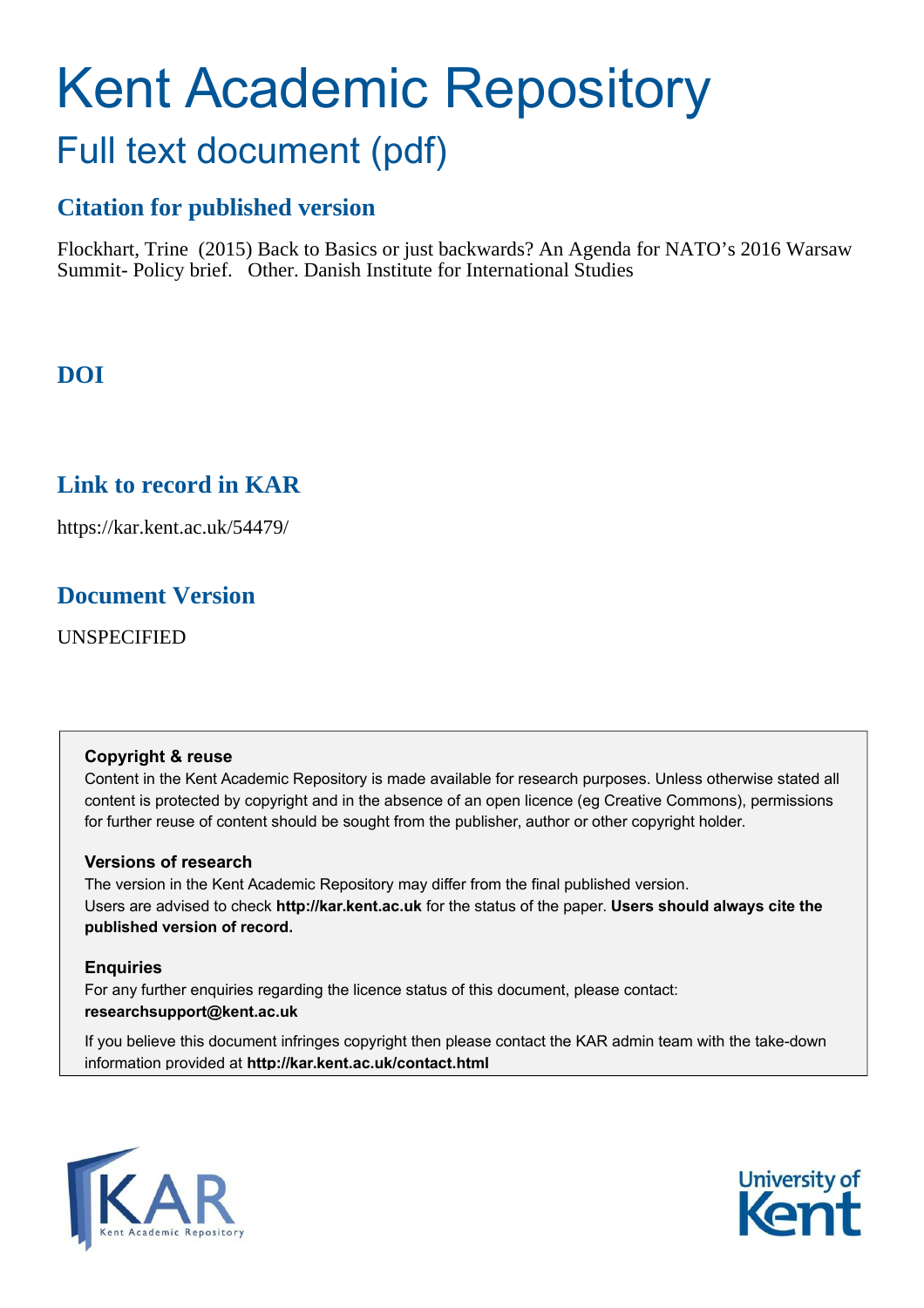

NATO should be careful not to let the 'back to basics' rhetoric steal the show at the 2016 Warsaw Summit. By moving away from out-ofarea operations with a crisis management focus back to its original purpose  $-$  collective  $defence - NATO will become irrelevant in the$ long run.

The problem is that going 'back to basics' sounds like an intentional limitation of NATO's role in the 21<sup>st</sup> century, and it implies a downgrading of NATO's two other core tasks: cooperative security and crisis management. The three core tasks were identified in the 2010 Strategic Concept as essential if the Alliance was to remain fit for the 21<sup>st</sup> century. Having multiple

### RECOMMENDATIONS

- **End the rhetoric suggesting a return to basics** and instead focus on implementing the decisions from the Wales Summit as a first step towards repairing damage from years of under-investment.
- **Use NATOís partnerships to strengthen the anchor of liberal order** – cooperative security should be seen as an essential tool of statecraft in a shifting strategic environment.
- **Forge a new transatlantic bargain suitable for the 21st century** in which the United States contributes 'unique capabilities' in return for European NATO meeting security challenges through crisis management in Europe's neighbourhood.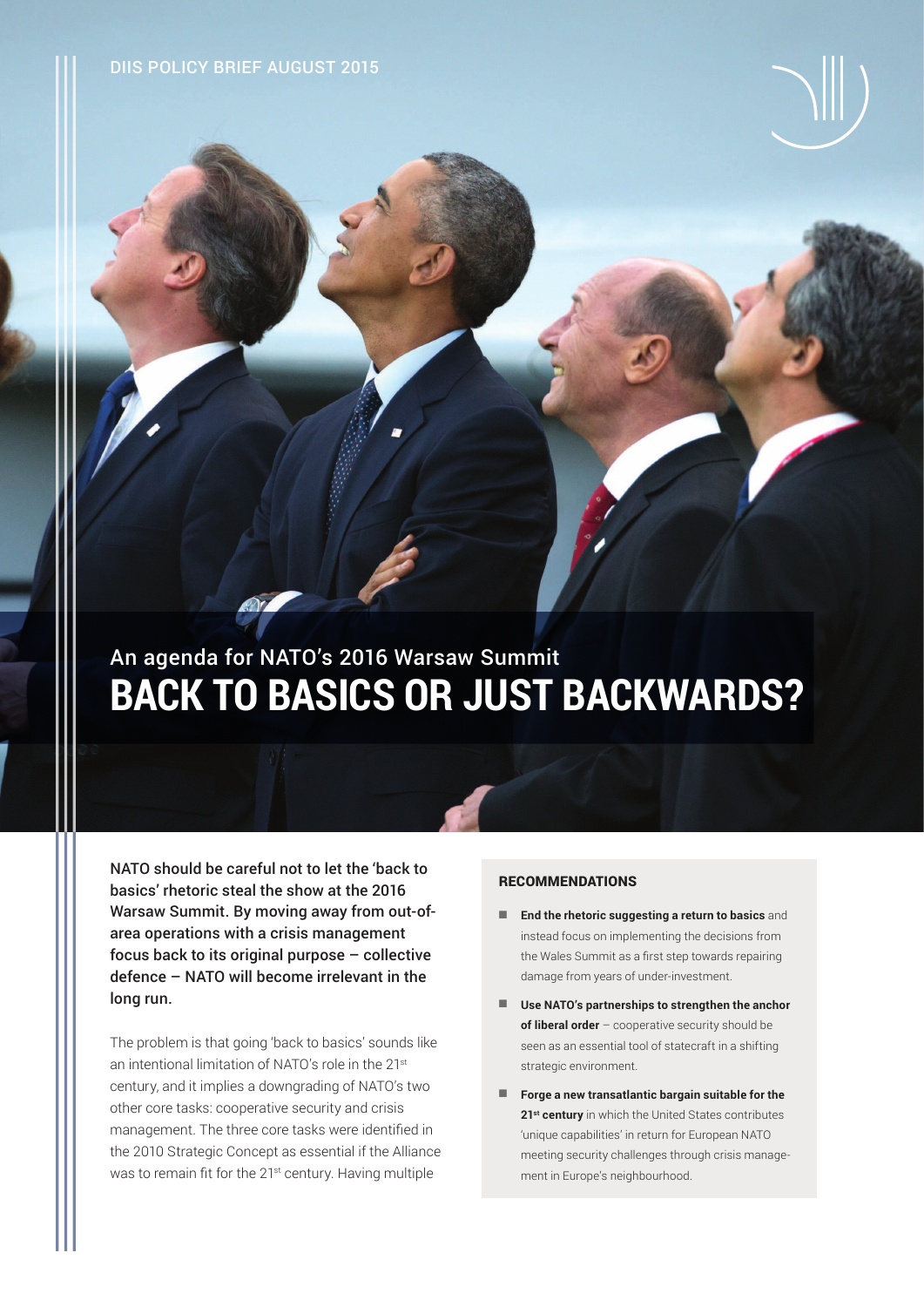# The problem is that the 'going back to basics' **narrative emphasises one aspect of the changing security environment, but neglects other important changes.**

îToday we do not have the luxury to choose between collective defence and crisis management. For the first time in NATO's history we have to do both".

- NATO Secretary General Jens Stoltenberg, March 2015

roles has served the Alliance well in the past. Moreover, important as the changes in the relationship with Russia are, the changes in the global strategic environment, which led NATO to codify its three core tasks in the first place, are still in play.

### **A Texible and adaptable Alliance**

The Alliance is  $-$  and always was  $-$  more than 'just' a defence alliance. This is clearly stated in the Washington Treaty, which emphasizes both 'collective defence' (Article Five) and 'cooperative security' (Article Two). Moreover, following the end of the Cold War, the Alliance added the role of crisis management through a growing practice of meeting security challenges outside NATO's own geographical area. Had NATO been 'just' a defence alliance, 'just' doing territorial defence, it would have had no raison d'etre and would probably have disappeared along with the Cold War.

It was recently pointed out by NATO's Secretary General, Jens Stoltenberg, that one of NATO's greatest strengths is its ability to adapt in response to changes in its strategic environment. The ability to do so stems directly from the Alliance standing on three legs rather than just one. During the Cold War, NATO focused almost exclusively on collective defence, whereas the post-Cold War period has been characterized by a focus on cooperative security through NATO's growing circle of partnerships and increasingly  $$ though at times reluctantly  $-$  on crisis management through NATO's many operations.

In response to the dramatic deterioration in the relationship with Russia, the temptation is to go 'back to basics' to focus primarily, or even exclusively, on collective defence. Such a move would make sense if

the Alliance was going back to a strategic environment similar to that of the Cold War. That, however, would not be an accurate reading of the emerging global security environment.

### **The nature of change in the security environment**

It is tempting to think that the changes NATO has to respond to are 'simply' the return of a specific Russian threat and the emergence of a number of unruly non-state actors such as Islamic State. But what if Russiaís new assertiveness and the rise of IS are symptoms of even greater change? What if it is the basic structure of the international system that is changing; a change that is as significant  $-$  perhaps even more so  $-$  as the changes following the end of the Cold War?

There is no doubt that the international system is changing and that the rules-based liberal order established in the wake of the Second World War is being challenged and is under internal strain. A polycentric system appears to be emerging characterized by plurality of power and principle and by changing practices (such as hybrid war) and the weakening of its multilateral institutions as well as the emergence of new ones (such as the Asian Infrastructure Investment Bank).

As new powers are rising, they challenge the understanding of how order in the international system should be maintained, and some are balancing against the Western powers (in Europe on NATO's borders  $-$  in Asia more directed against the United States). In addition, the demise of the Arab Spring and the failure of Western efforts to bring democracy and stability to Iraq, Afghanistan and Libya wiped some of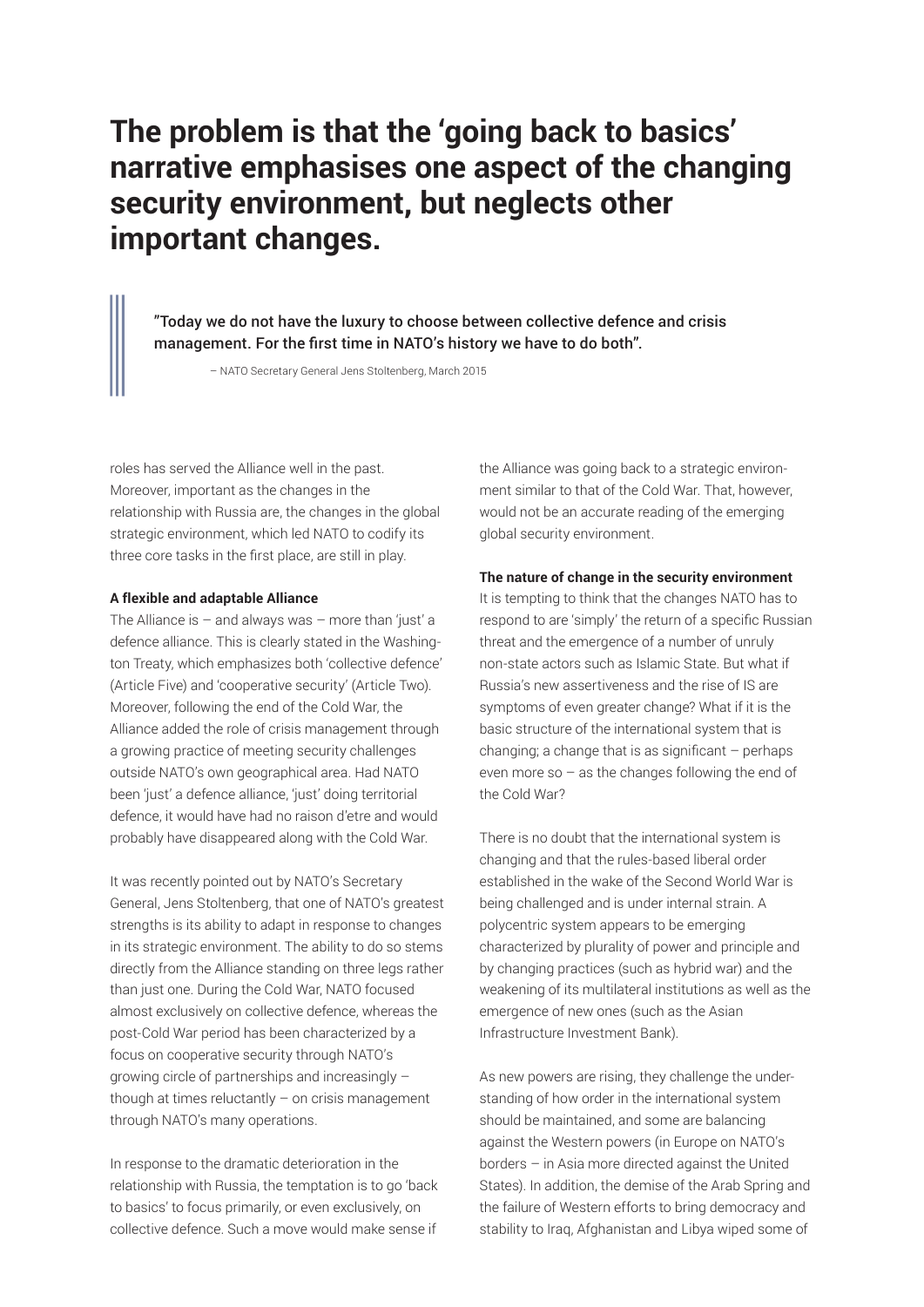the shine off the liberal democratic model's promise of freedom and prosperity.

The point is that these are changes that require more effort by engaging fully in all three core tasks rather than scaling back to just one of them.

### **A relevant NATO in a changed world**

In the past NATO has had the luxury of being able to focus on just one or two of its core tasks. In the emerging security environment, however, the dilemma is that the challenges on NATO's eastern and southern flanks seem to suggest that the Alliance should hurry 'back to basics' by shifting its focus to collective defence. Yet, it would be naïve to assume that NATO can simply abandon its commitment to crisis management at a time where there has never been more need for meeting security challenges in an increasingly unstable neighborhood.

'Going back to basics' ignores that in the new global environment, the United States will continue to

rebalance towards Asia, and that alternative visions for international order-making are emerging.

Although there is no expectation for NATO to follow the United States in its rebalance towards Asia, there can be no doubt that the United States (no matter who resides in the White House from 2017) will expect the Europeans to do more in their own neighborhood. Moreover, in an environment of loosening alignments, differing visions of order-making and declining magnetism of the liberal model, partnerships will be needed more than ever to forge essential links across dividing lines, albeit that they are likely to be more difficult to sustain.

The problem is that the 'going back to basics' narrative emphasises one aspect of the changing security environment, but neglects other important changes that require NATO to focus on cooperative security and crisis management. In the long run 'going back to basics' will make NATO irrelevant.

### THE DECISIONS FROM THE WALES SUMMIT

At the Wales Summit in September 2014, Allies agreed to move towards the 2 per cent defence expenditure within a decade and to spend 20 per cent of that on major equipment. The Wales Summit launched a series of initiatives designed to bolster NATOís readiness and ability to live up to its Article Five commitments. The Readiness Action Plan (RAP) is based on two pillars  $-$  Assurance measures and Adaptation measures.

#### **Assurance measures:**

- Continuous (rotational) air, land and sea presence and activity in the Eastern part of the Alliance
- Increased Baltic air-policing
- AWACS surveillance over the Eastern part of NATO
- Increased sea patrols in the Baltic, Black Sea and Mediterranean
- Deployed (on a rotational basis) troops to the Eastern part of NATO for training and exercises
- Significant increase in NATO and national exercises
- Increased presence of air and ground forces (on a bilateral basis) in Eastern parts of NATO

### **Adaptation measures:**

- Enhancing the NATO Response Force (NRF)
- As part of NRF enhancement  $-$  the establishment of a new quick reaction 'Spearhead Force' (Very High Readiness Joint Task Force)
- Enhancing NATO's Standing Naval Forces
- Establish a multinational NATO command and control presence on the territories of NATO's Eastern Allies with rotational personnel
- Raising the readiness and capabilities of the HQ Multinational Corps North East (Szczecin) and enhancing its role as a hub for regional cooperation
- Pre-positioning of military equipment and supplies
- Improvements to NATO's ability to reinforce Eastern Allies through preparation of national infrastructure (airfields and ports)
- Update NATO defence plans for Eastern Europe